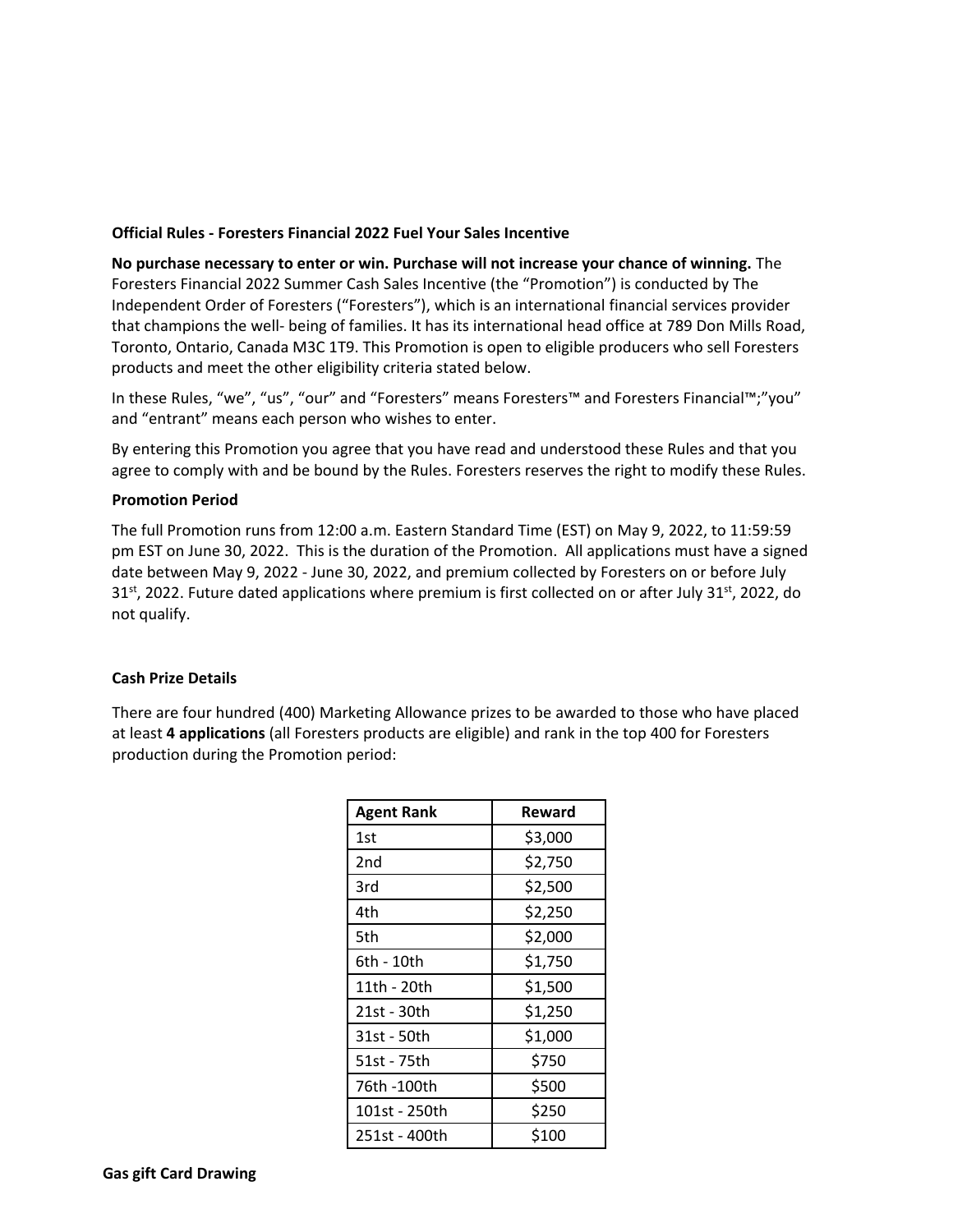Each of the top four hundred (400) agents who qualified for a Marketing Allowance as outlined above will be entered into a draw for one (1) of five (5) Gas Gift Cards valued at \$500 (five hundred dollars) each. (Only one entry per agent regardless of rank).

The total value of the prizes for the draw is \$2,500.

The total value of the Marketing Allowance prizes (\$152,500) and the total value of the prizes for the draw (\$2,500) is \$155,000.

We reserve the right to substitute prizes of equal or greater value, at our discretion. You must accept the prize as we award it. If a prize is substituted, you cannot choose to receive cash instead.

Federal/state income tax incurred as a result of winning a prize is the responsibility of the winner. If the cumulative total of the prize(s) won by an individual is USD \$50.00 or higher in a given year, a 1099 tax form in the amount of the fair market value of the prize(s) awarded to that individual will be issued. It is suggested that participants consult their tax advisor in regard to tax treatment.

# **Eligibility**

THE PROMOTION IS INTENDED TO BE CONDUCTED IN THE UNITED STATES ONLY. THE PROMOTION IS NOT OFFERED IN THE STATE OF NEW YORK. THIS PROMOTION SHALL ONLY BE CONSTRUED AND EVALUATED ACCORDING TO THE LAWS OF THE STATE IN WHICH THE ENTRANT RESIDES. VOID IN WHOLE OR IN PART WHERE PROHIBITED BY LAW. THE PROMOTION IS OPEN TO ELIGIBLE PRODUCERS SELLING INSURANCE PRODUCTS OFFERED BY THE INDEPENDENT ORDER OF FORESTERS. ENTRANTS MUST BE LEGAL RESIDENTS OF THEIR STATE AND MEET THE OTHER REQUIREMENTS UNDER THESE PROMOTION RULES. ENTRANTS MUST BE OF THE AGE OF MAJORITY OR OLDER IN THEIR STATE OF RESIDENCE AT THE TIME OF ENTRY. ENTRY IN THIS PROMOTION CONSTITUTES ACCEPTANCE OF THESE RULES.

## **Persistency or Placement**

Agents must be in good standing to receive a prize. We reserve the right to assign prizes at our sole discretion.

- Foresters will count Future Dated Premium through July 31 2022
- Foresters will reverse any certificate credit that originally qualified for this promotional period that changes from Active status to a Not Active status due to a premium refund of any nature or any reason. Foresters will track negative activity thru Friday August 12, 2022, on eligible certificates
- Foresters will make final standings available by August 19, 2022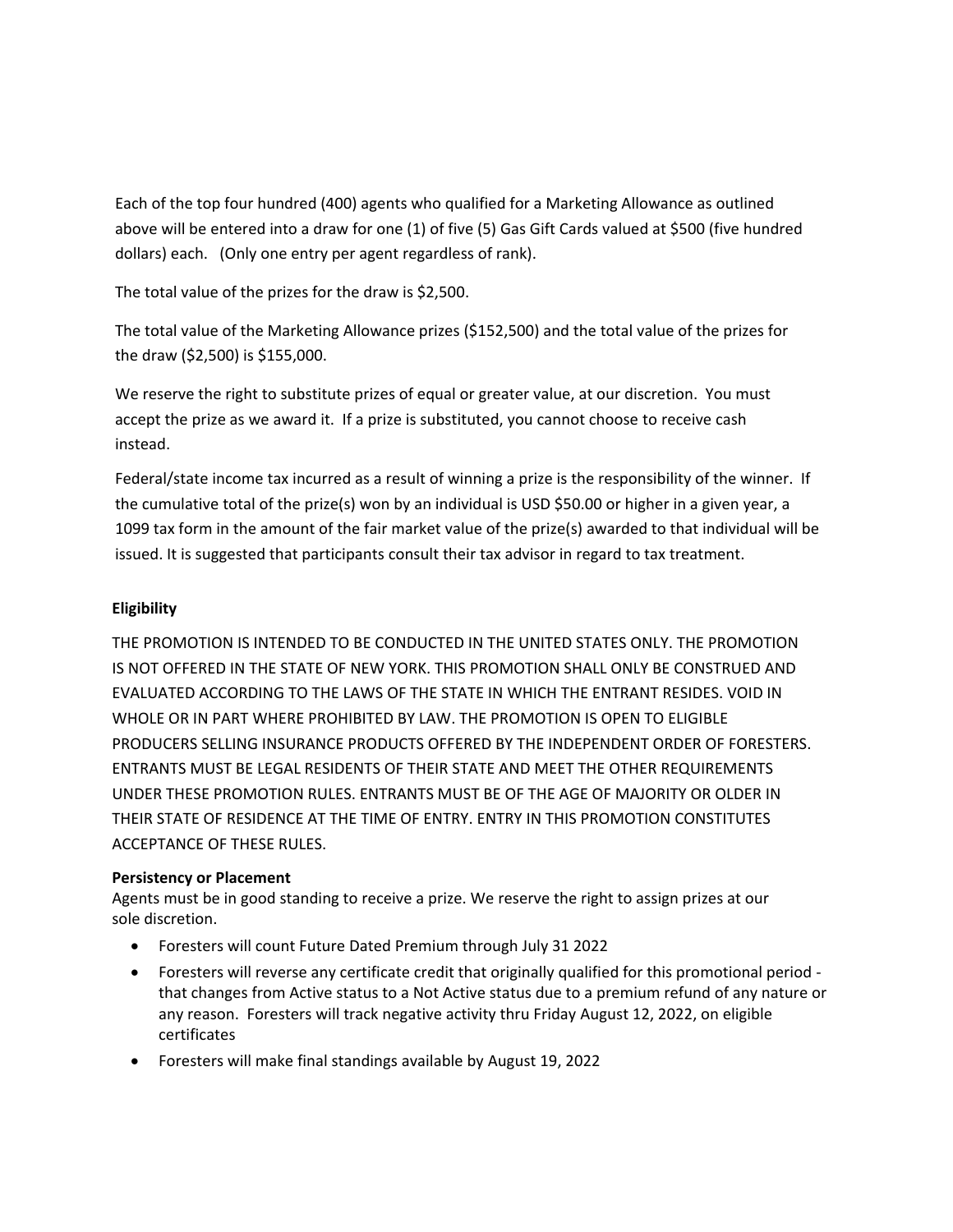### **Delivery of Reward**

• All marketing allowance earned will be awarded by Friday August 26, 2022

#### **How to Enter**

Entries are accumulated based on issued and paid cases for Foresters business as follows:

• 1 entry per agent who ranks 1-400

Position is based on production that satisfies the following criteria: Cases must be signed between 12:00 a.m. EST on May 9, 2022 to 11:59:59 p.m. EST on June 30, 2022, and premium collected by Foresters on or before July 31<sup>st</sup>, 2022 Foresters retains sole discretion to determine when an entrant has qualified for a chance to win during the Promotion Period.

**Alternate Method of Entry for draw:** You may also enter by submitting a typed or handwritten plain 3" x 5" index card with your full name, address, city, state, zip code, cell phone or telephone number including area code, email address (if any), date of birth and advisor code by regular mail. All mail-in entries must reference this Promotion to qualify. Each index card received will qualify for one entry. All entries must be complete and legible to be valid. All incomplete/illegible entries are void. Mail your entry in an envelope to: Foresters, Attention: North American Insurance Marketing, 789 Don Mills Road, Toronto, Ontario M3C 1T9, Canada. One entry per envelope. No mechanically reproduced or photocopied entry forms will be accepted. Entries must be received by no later than June 30, 2022 to be considered valid. Foresters are not responsible for lost entries. Only one entry per person is permitted for this method of entry.

#### **How the Winner is Chosen**

On the date of the draw, Foresters or a representative chosen by Foresters will randomly choose the potential winners from the eligible entries received at the date of the draw. Your odds of winning depend on the number of eligible entries received. Within twenty (20) business days of the draw, Foresters will contact the potential winners using the contact information on their respective producer file with Foresters. Any potential winner must respond and contact Foresters within twenty (20) business days. If a potential winner does not respond within the time limits that apply or does not otherwise comply with these Rules, then he or she will be disqualified.

We are not responsible if any notification to a potential winner is undeliverable, or if a potential winner does not respond within the required time, or we do not receive the potential winner's response, or if a potential winner is otherwise disqualified under these Rules.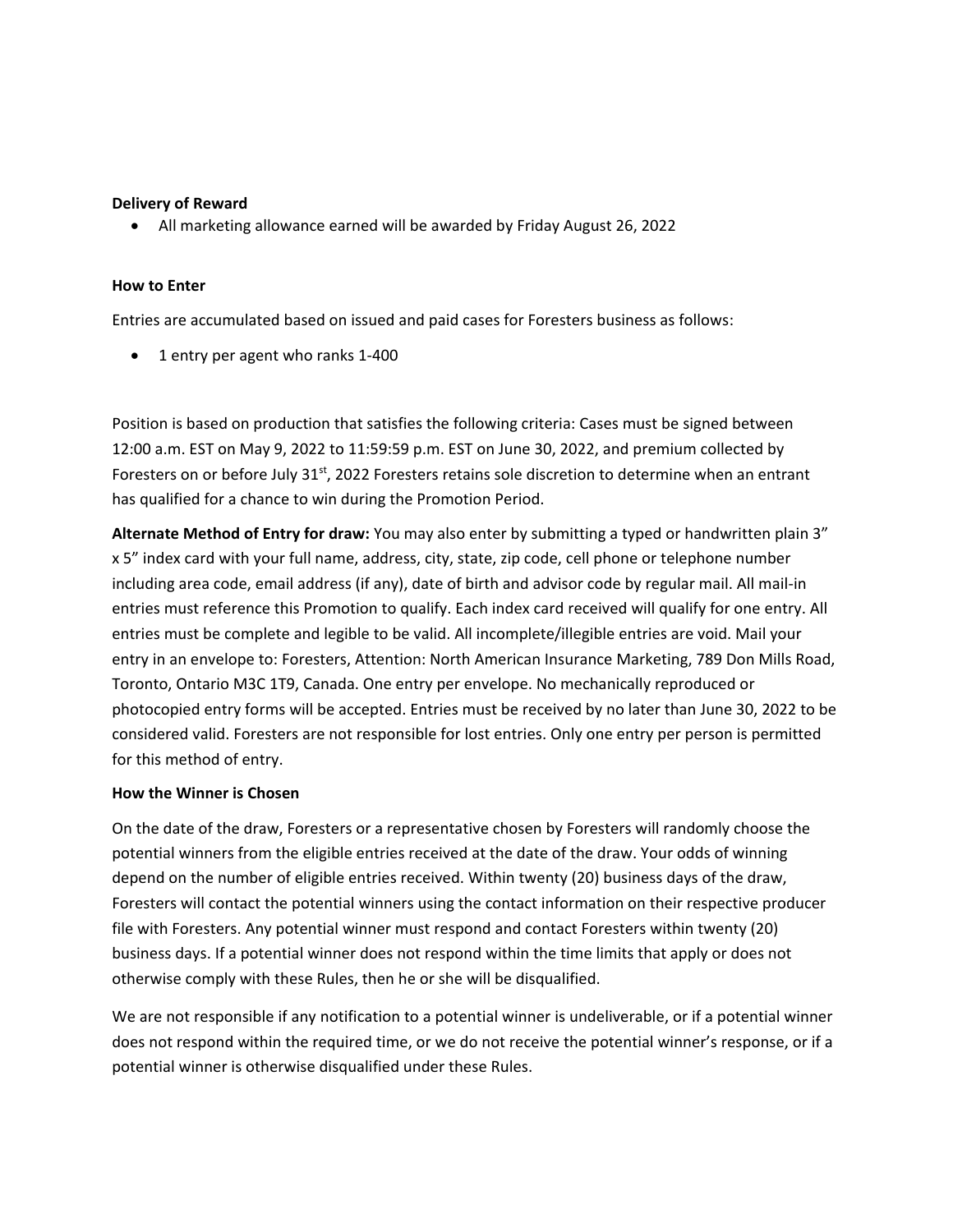

## **Delivery of Prize**

All prizes will be distributed within sixty (60) days after the winner has been successfully contacted and notified of their prize and has complied with all Promotion rules and requirements.

## **Personal Information**

By entering this Promotion, you agree that Foresters can collect, use and disclose your personal information to:

- administer this Promotion;
- update your contact information on your producerfile;
- detect errors, fraud and other illegal activity, and protect Foresters, its affiliates and other third parties from them; and
- as otherwise permitted or required by law.

Foresters and any third party agents will be required to protect all personal information in a manner that is consistent with Foresters Privacy Policy available at [\(http://www.foresters.com/en/corporate‐](http://www.foresters.com/en/corporate-) legal?t=privacy‐policy‐tab‐us#tabs). By entering this Promotion you agree that you have read and accepted this Privacy Policy.

#### **Publicity**

By entering the Promotion, you irrevocably agree that if you win Foresters may, unless prohibited by law, use your name, city of residence, photograph, image and/or likeness for any advertising or promotional materials, including but not limited to our website, news releases and on social media sites, without further compensation, in perpetuity and worldwide.

## **Limitation of Liability**

Foresters assumes no responsibility or liability for lost, late, misdirected or incomplete entries, notifications, responses, replies or for any computer, mobile device, online, telephone, hardware, software or technical malfunctions that may occur. This includes, but is not limited to, malfunctions that may affect the transmission or non-transmission of an entry. Foresters is not responsible for any incorrect or inaccurate information, whether caused by website users or by any of the equipment or programming associated with or utilized in the Promotion or by any technical or human error which may occur in the administration of the Promotion.

Foresters assumes no responsibility for any error, omission, interruption, deletion, defect, delay in operation or transmission, communications line failure, illegal tampering, theft or destruction or unauthorized access to, or alteration of, entries. Foresters is not responsible for any problems, failures

or technical malfunction of any telephone network or lines, computer online systems, servers, providers, computer equipment, mobile devices, software, e‐mail, players, or browsers, on account of technical problems or traffic congestion on the Internet, at any website, or on account of any combination of the foregoing.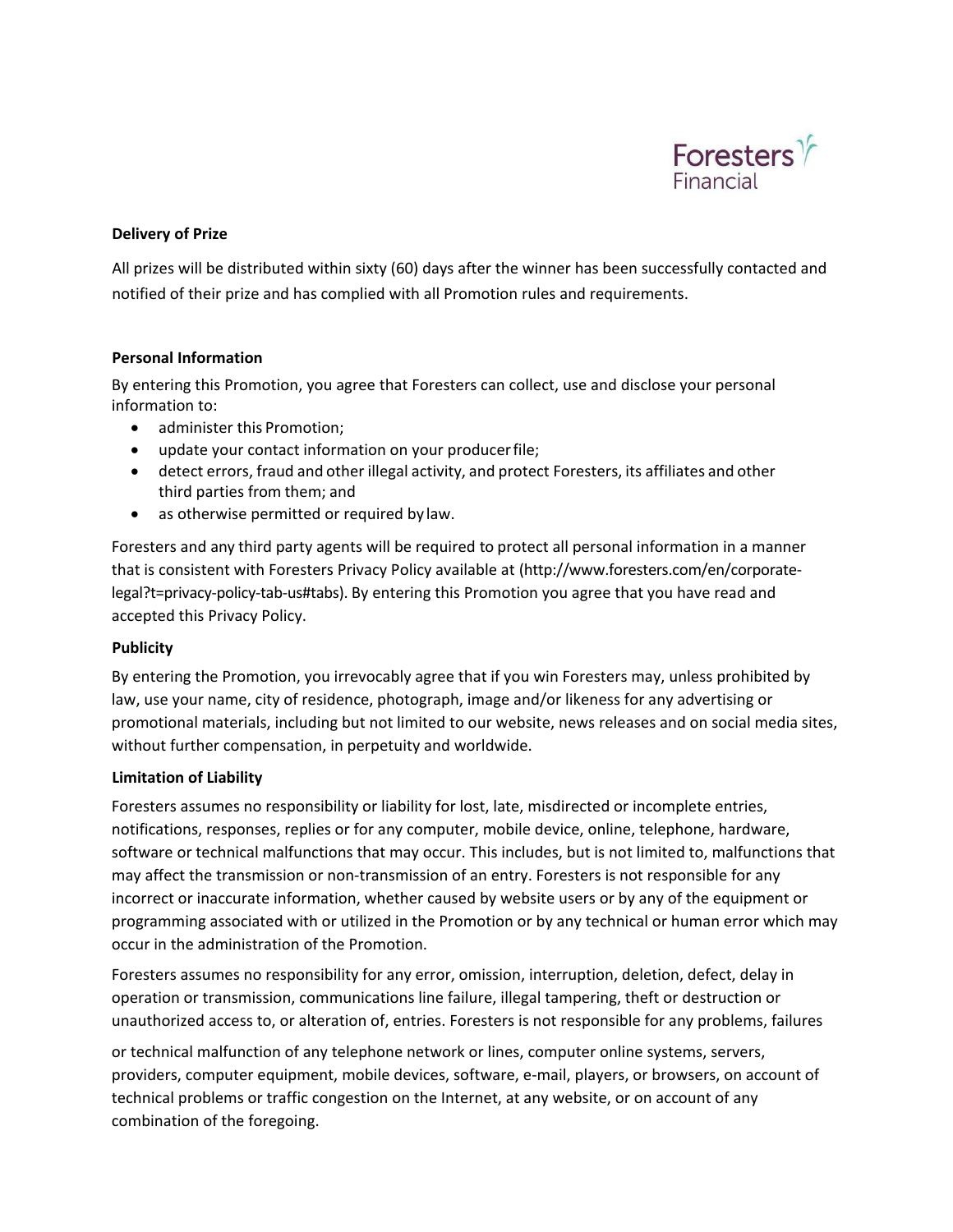

Foresters is not responsible for any injury or damage to entrant or to any computer or mobile device related to or resulting from participating in, or downloading materials for, this Promotion. Entrant assumes liability for injuries caused or claimed to be caused by participating in the Promotion, or by the acceptance, possession, use of, or failure to receive any prize. Foresters assumes no responsibility or liability in the event that the Promotion cannot be conducted as planned for any reason, including those reasons beyond the control of Foresters, such as infection by computer virus, bugs, tampering, unauthorized intervention, fraud, technical failures, or corruption of the administration, security, fairness, integrity or proper conduct of this Promotion.

## **Release**

The winner may, at Foresters sole discretion, be required to execute and return to the address provided by Foresters a legal agreement and release ("Release") that confirms the winner's: (i) eligibility for the Promotion and compliance with these Rules; (ii) acceptance of the prize as offered; (iii) release of and hold harmless of Facebook, The Independent Order of Foresters and their respective affiliates, subsidiaries, advertising and promotion agencies and each of their respective past and present directors, managers, officers, shareholders, members, employees, representatives, attorneys and agents (collectively the "Releases") from any and all liability for any loss, harm, damages, cost or expense arising out of participation in this Promotion, participation in any Promotion‐related activity or the acceptance, use, or misuse of any prize including without limitation, costs, injuries, losses related to personal injuries, death, damage to, loss or destruction of property, rights of publicity or privacy, defamation, or portrayal in a false light, or from any and all claims of third parties arising therefrom; and

(iv) grant to Foresters the unrestricted right, in Foresters' collective or individual discretion, to use or reuse the winner's likeness, name, appearance and biographical material in any and all media now known or hereafter devised. The executed legal agreement and Release must be returned within fourteen (14) days of the selected winner's response in notification as a selected winner or will be disqualified and the prize forfeited.

#### **General Rules**

We reserve the right to cancel, suspend and/or modify this Promotion if any factor beyond our control negatively affects the proper functioning of this Promotion. Examples of such factors include, but are not limited to, large‐scale blackouts, any electronic attempt to disrupt our ability to receive eligible entries, and any delay that would make it difficult for us to meet the timelines set out in these rules. We reserve the right to disqualify anyone who violates these Rules or tries to tamper with the entry process or the operation of this Promotion. Foresters reserve the right to modify these Rules at any time. Decisions by Foresters about how to apply these Rules will be final and binding.

#### **Governing Law**

This Promotion is subject to the laws of the State in which the eligible entrant resides, and any applicable federal laws. This Promotion and the Rules will be exclusively governed and construed in accordance with the laws of the province of Ontario. Any dispute arising hereunder shall be governed by the laws of Ontario and adjudicated in the applicable court in Toronto, Ontario, Canada. We can change these Rules without notice if necessary to comply with any law that applies to this Promotion. This Promotion is void in part or in whole where prohibited by law.